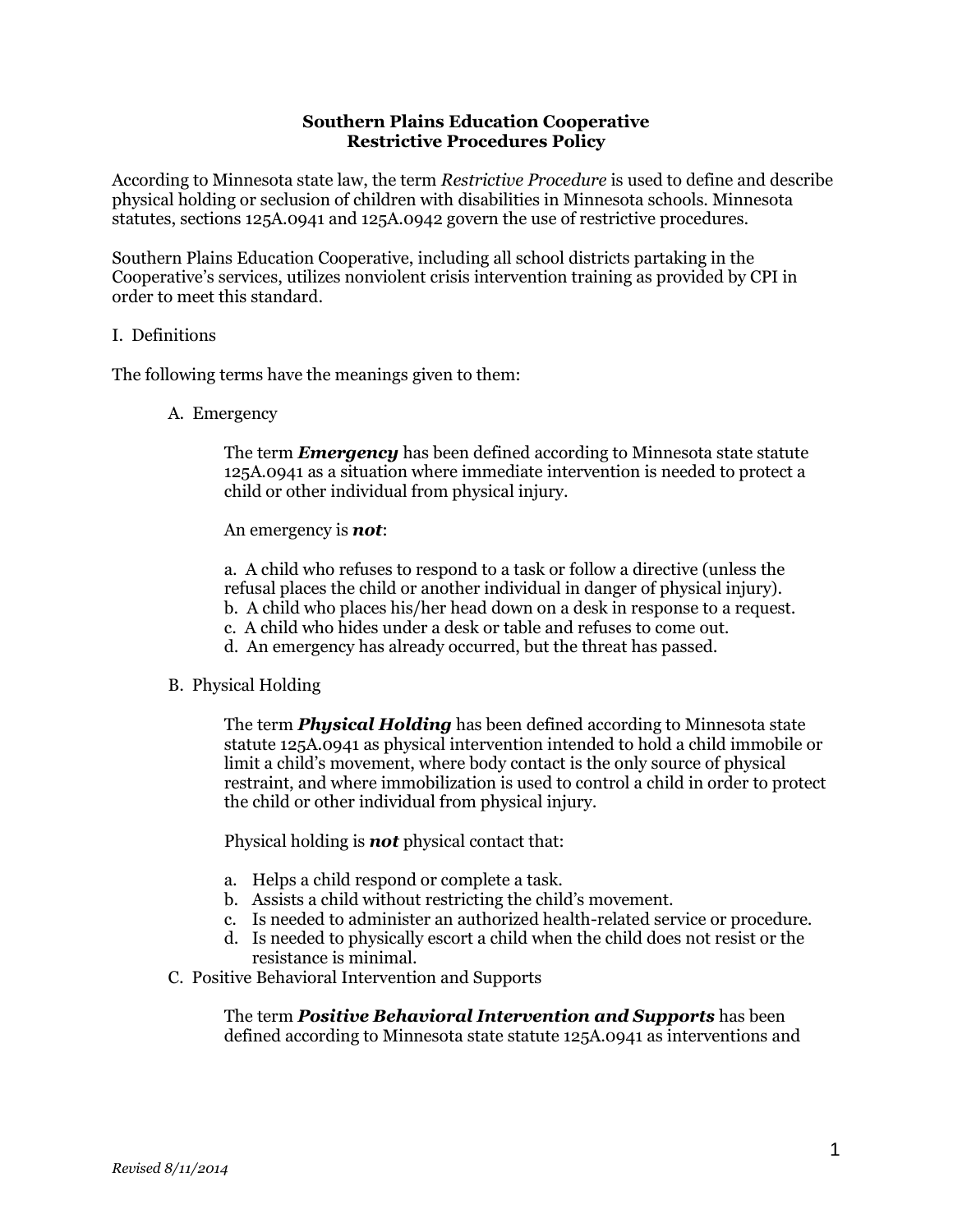strategies put in place to improve the school environment and teach children the skills to behave appropriately.

D. Prone Restraint

The term *Prone Restraint* has been defined according to Minnesota state statute 125A.0941 as placing a child in a face down position.

E. Restrictive Procedures

The term *Restrictive Procedures* has been defined according to Minnesota state statute 125A.0941 as the use of physical holding or seclusion in an emergency.

Restrictive procedures must *not*:

- a. Be used to punish or otherwise discipline a child.
- F. Seclusion

The term *Seclusion* has been defined according to Minnesota state statute 125A.0941 as confining a child alone in a room from which egress is barred.

Seclusion is *not*:

- a. Removing a child from an activity to a location where the child cannot participate in or observe the activity.
- b. Locking or closing a door in a room or preventing a child from leaving the room when an adult is present.
- II. Procedures

The following procedures have been established:

A. The use of *Physical Holding*

In the case of an emergency as defined by Minnesota state statute 125A.0941, Southern Plains Education Cooperative will follow the guidelines set forth by Crisis Prevention Intervention (CPI) guidelines. The forms of physical holding authorized for use as set forth by this policy includes:

## a. The *Children's Control Position*

The Children's Control Position is a physical hold that is designed to be used with a student that is a head size or smaller than the adult. Additional staff members need to be present to assist the adult, monitor the safety of the student, and take other safety precautions as necessary.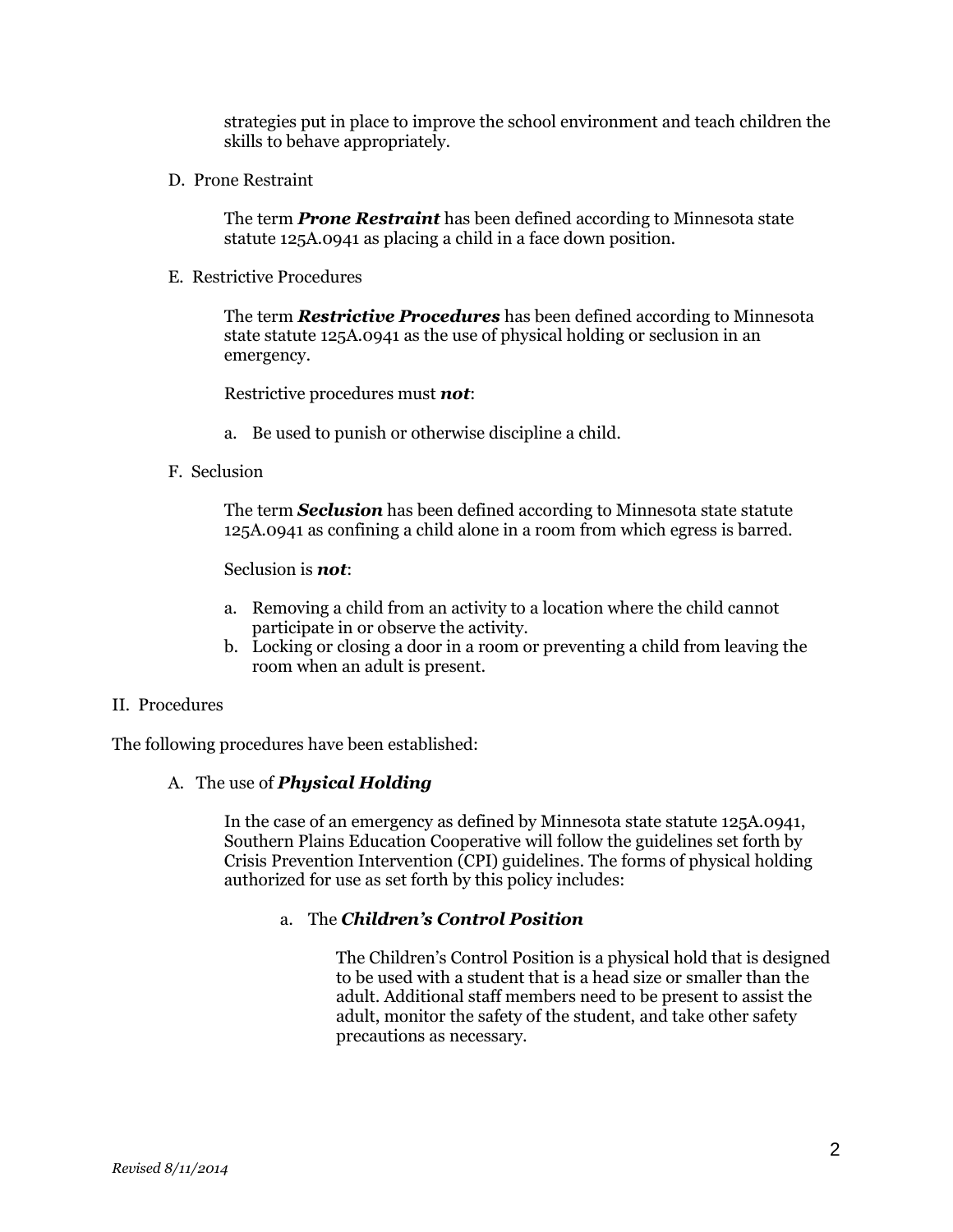## b. The *Team Control Position*

The Team Control Position is a physical hold used to manage a student who has become a danger to self or others. Two staff hold the student upright and additional staff members assess the student for signs of distress, taking additional safety measures as necessary.

# c. CPI *Transport*

CPI Transport is a physical hold that is temporarily used when a student is calm and needs to be moved to a safer place. This is an upright position using two staff, one on either side of the child, with additional staff as needed.

## d. Interim *Control Position*

The Interim Control Position is a physical hold that is a temporary, upright position that allows staff to maintain control of both the student's arms for a short period of time. One staff is required for this position, however additional staff are necessary to monitor the student and assist with other safety precautions.

The following criteria must be met in order for a physical hold to be used:

- a. A physical hold can *only* be used when it is the least intrusive intervention that effectively responds to an emergency. This means that if other means can be effectively employed, such means must be used.
- b. A physical hold may never be used to discipline a noncompliant child.
- c. A physical hold **must** end when the threat of harm has passed.
- d. When a physical hold is being used, staff must observe the student for signs of distress and to provide other safety measures.
- e. In the even a physical hold is used, staff employing the hold in addition to those observing the hold must document the incident as soon as is reasonably possible including the following information:
	- 1. A description of the incident leading to the use of a physical hold.
	- 2. An explanation as to why a less restrictive intervention failed or was not attempted. For example, was the intervention inappropriate or impractical?
	- 3. The time the physical hold started and the time the child was released from the hold.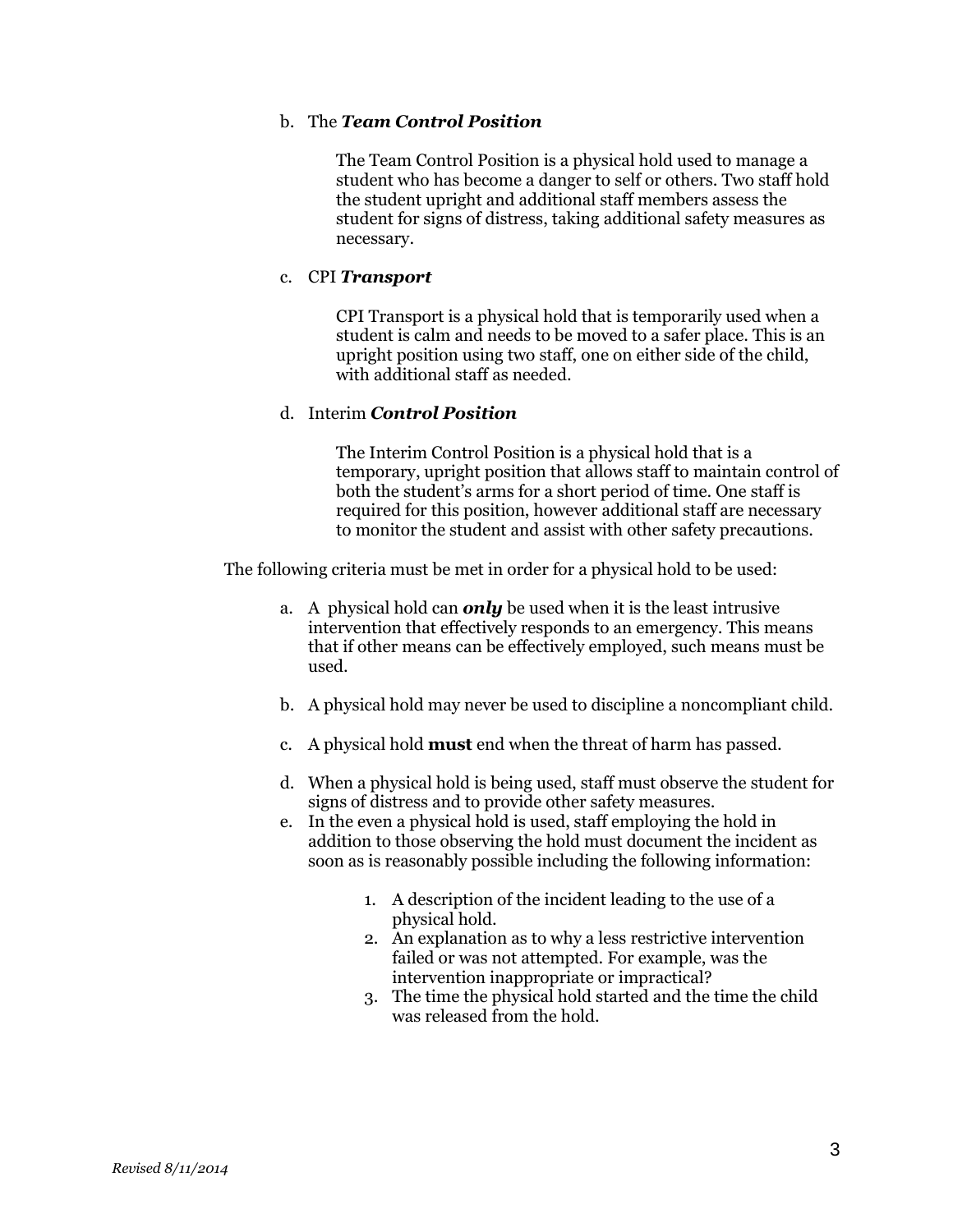4. A description of the child's behavioral and physical status. If a description of the emotional status is appropriate, include that as well.

# B. The use of *Prone Restraint*

Southern Plains Education Cooperative does *not* utilize Prone Restraint.

## C. The use of *Seclusion*

Southern Plains Education Cooperative does *not* utilize Seclusion.

## III. Qualified Personnel

Restrictive procedures may only be used by the following personnel who have completed the requisite training:

- A. Licensed special education teacher
- B. School social worker
- C. School psychologist
- D. A behavior analyst as certified by the National Behavioral Analyst Certification Board
- E. A person with a master's degree in behavior analysis
- F. Other licensed education professional
- G. Paraprofessional as defined by Minnesota statute 120B.363
- H. Mental health professional as defined by Minnesota statute 245.4871

## IV. Training Requirements

According to Minnesota state statute section 125A.0942, school staff who have routine contact with students and who may use restrictive procedures, must have training in the following areas:

- A. Positive behavioral interventions
- B. Communicative intent of behaviors
- C. Relationship building
- D. Alternatives to restrictive procedures, including techniques to identify events and environmental factors that may escalate behavior
- E. De-escalation methods
- F. Standards for using restrictive procedures
- G. Obtaining emergency medical assistance
- H. Physiological and psychological impact of physical holding
- I. Monitoring and responding to a child's physical signs of distress when physical holding is being used
- J. Recognizing the symptoms of and interventions that may cause positional asphyxia when physical holding is used

School staff who have routine contact with students and who may use restrictive procedures will be trained using CPI nonviolent crisis intervention training. In addition, staff will be provided with updates annually on legal changes and how such changes impact current school practices. Training records will identify the content of training, attendees, and training dates.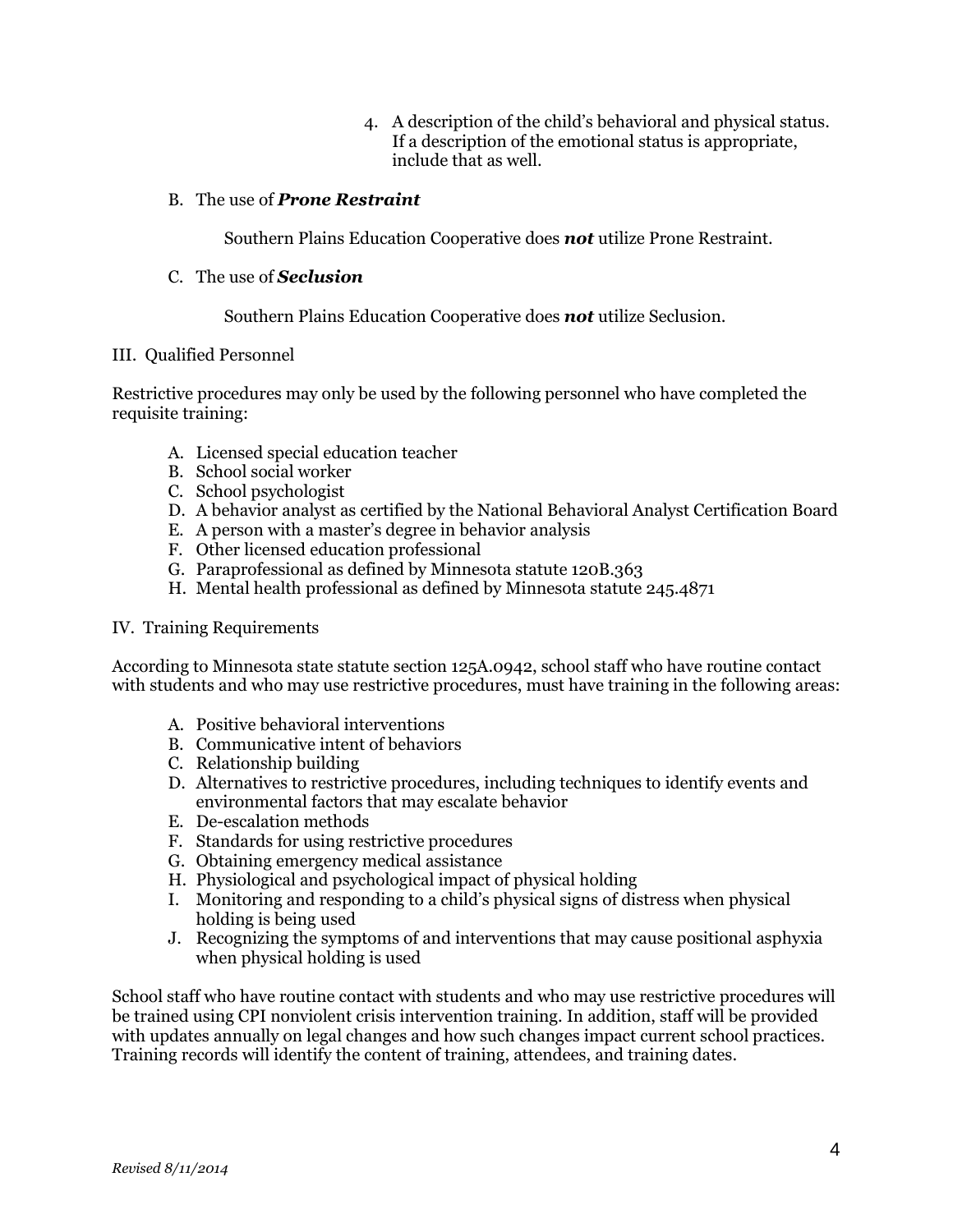# V. Prohibited Procedures

The following actions or procedures are prohibited:

- A. Engaging in conduct prohibited under section 121A.58.
- B. Requiring a child to assume and maintain a specified physical position, activity, or posture that induces physical pain.
- C. Totally or partially restricting a child's senses as punishment.
- D. Presenting an intense sound, light, or other sensory stimuli using smell, taste, substance, or spray as punishment.
- E. Denying or restricting a child's access to equipment and devices such as walkers, wheelchairs, hearing aids, and communication boards that facilitate the child's functioning, except when temporarily removing the equipment or device is needed to prevent injury to the child or others or serious damage to the equipment or device, in which case the

equipment or device shall be returned to the child as soon as possible.

- F. Interacting with a child in a manner that constitutes sexual abuse, neglect, or physical abuse under section 626.556.
- G. Withholding regularly scheduled meals or water.
- H. Denying access to bathroom facilities.
- I. Physical holding that restricts or impairs a child's ability to breathe, restricts or impairs a child's ability to communicate distress, places pressure or weight on a child's head, throat, neck, chest, lungs, sternum, diaphragm, back, or abdomen, or results in straddling a child's torso.
- VI. Documentation

The use of restrictive procedures in emergency situations will be documented as follows:

- A. Staff members involved in the use of physical holding will complete the required documentation. The form is attached for review.
- B. All documentation will be forwarded to the designated individual in each building. The purpose of this is to ensure that building administration is aware of any use of physical holding.
- C. Final documentation will be forwarded to the Restrictive Procedures Coordinator for compilation of data. The purpose of this is to ensure that necessary data is brought forth to the oversight committee. In addition, the Restrictive Procedures Coordinator is responsible for reporting the use of restrictive procedures to the Minnesota State Department of Education at the culmination of each school year.
- D. The use of physical holding will be documented in behavior intervention plans for all students for which physical holding will be used. Reviews of these plans will be conducted at a minimum of annually. A student's IEP team will conduct a meeting within ten (10) calendar days under the following circumstances:

a. Physical holding is used more than two (2) times in a consecutive thirty (30) day period.

b. In the event that a student's behavior intervention plan does not include the use of physical holding, the IEP team will hold a meeting to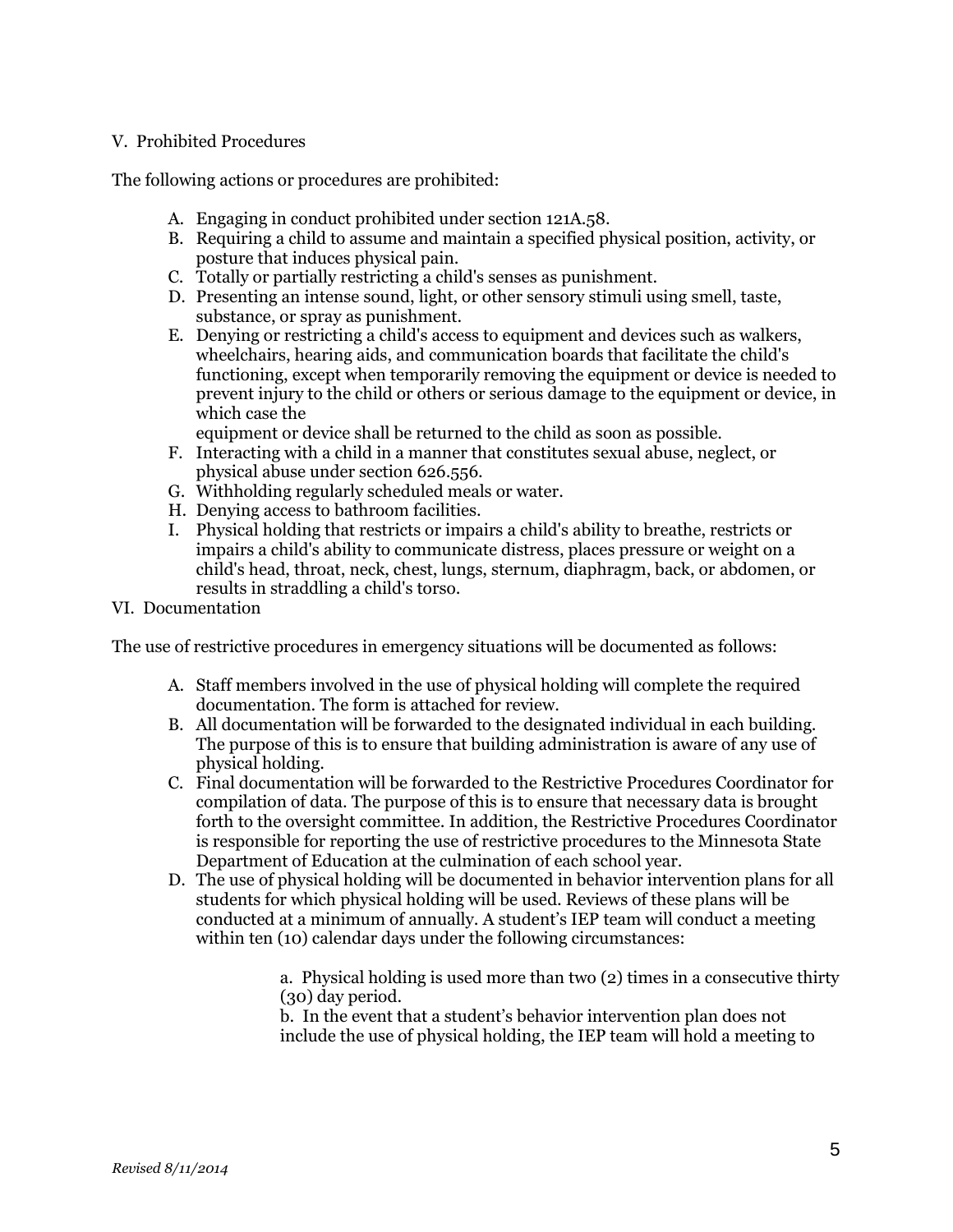determine whether such holding continues to be necessary and identify positive behavior interventions to be used prior to physical holding. c. In the event that a parent or district representative requests a meeting after physical holding is used.

- E. In the event that the IEP team determines that existing interventions and supports are not effective in reducing the number of times physical holding is employed, the school district will do any or all of the following:
	- a. Consult with all professionals working with the child.
	- b. Consult with experts in behavior analysis, mental health, or autism.
	- c. Consult with culturally competent professionals.

d. Review existing data including evaluations, resources, and successful strategies.

- e. Consider re-evaluating the child.
- F. After each incident of physical holding, the individuals involved will de-brief the situation leading to the physical hold. The de-briefing will include what went well, what did not go well, and ways in which the situation could be improved in the future. Staff will utilize a structured guide for de-briefing purposes. The structured guide will be kept with the documentation of physical holding for review by the oversight committee.

## VII. Oversight Committee

Pursuant with Minnesota state statute 125A.0942, Southern Plains Education Cooperative will convene an oversight committee on a quarterly basis. This committee will be comprised of at least one representative from each of the cooperative school districts. Specifically, this committee will be comprised of at least one (1) professional from the mental health field (school psychologist, school social worker, or other trained mental health professional), one (1) expert trained in positive behavior intervention strategies, one (1) special education administrator, and one (1) general education administrator. The purpose of this committee is to promote district level review and monitoring of district practices regarding the use of restrictive procedures. The committee will specifically review the training needs of staff and review the aggregate data regarding the use of restrictive procedures. The committee will submit an annual report to the Minnesota Department of Education to be included in the Department's annual report. The report will also be submitted to the advisory committee annually.

## VIII. Positive Behavior Intervention Supports and Resources

Southern Plains Education Cooperative promotes the use of positive approaches for behavioral interventions for all students. In an attempt to assist in this endeavor, the following resources have been compiled. By no means should this list be considered exhaustive. Rather, it is a starting point for those looking for further resources.

- A. www.pbis.org
- B. www.pbismn.org
- C. www.top20training.com
- D. www.apbs.org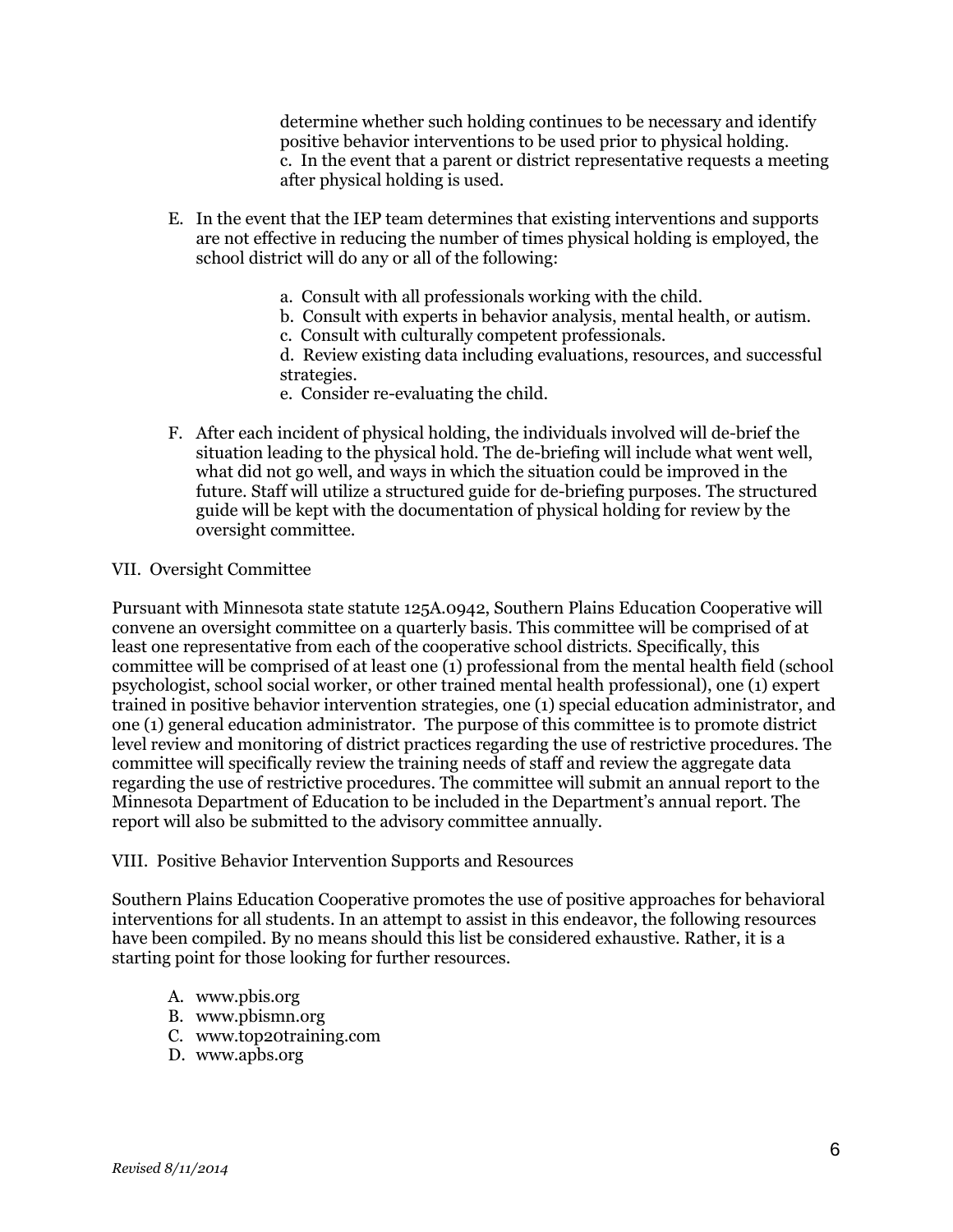- E. www.challengingbehavior.org
- F. www.nami.org
- G. www.apa.org
- H. www.kidsmentalhealth.org
- IX. Behavioral Intervention & Mental Health Resources

Southern Plains Education Cooperative recognizes that IEP Teams may need to look outside the IEP Team for resources to support a child with a disability. In accordance with Minnesota State Statute 125A.0924, a list of local Behavioral Specialists and Mental Health Resources has been compiled to assist IEP Teams. By no means should this list be considered exhaustive.

- A. Dr. Joseph Switras Psychologist 208 West Second Street Fairmont, MN 56031 (507) 235-5651
- B. Eunoia Family Resource Center 1307 Albion Avenue Fairmont, MN 56031 (507) 235-6070 www.wellminded.org
- C. Souix Trails Mental Health 303 Downtown Plaza Fairmont, MN 56031 (507) 235-8112 www.souixtrails.org
- D. Mayo Clinic Health System 800 Medical Center Drive Fairmont, MN 56031 (507) 238-8500 www.mayoclinichealthsystem.org
- E. KRISMA Counseling 117 Downtown Plaza Fairmont, MN 56031 (507) 399-2149 Krismacounseling.net
- F. Human Services of Faribault & Martin Counties 115 West First Street Fairmont, MN 56031 AND 412 North Nicollet Blue Earth, MN 56013 (507) 238-4757 www.fmchs.com